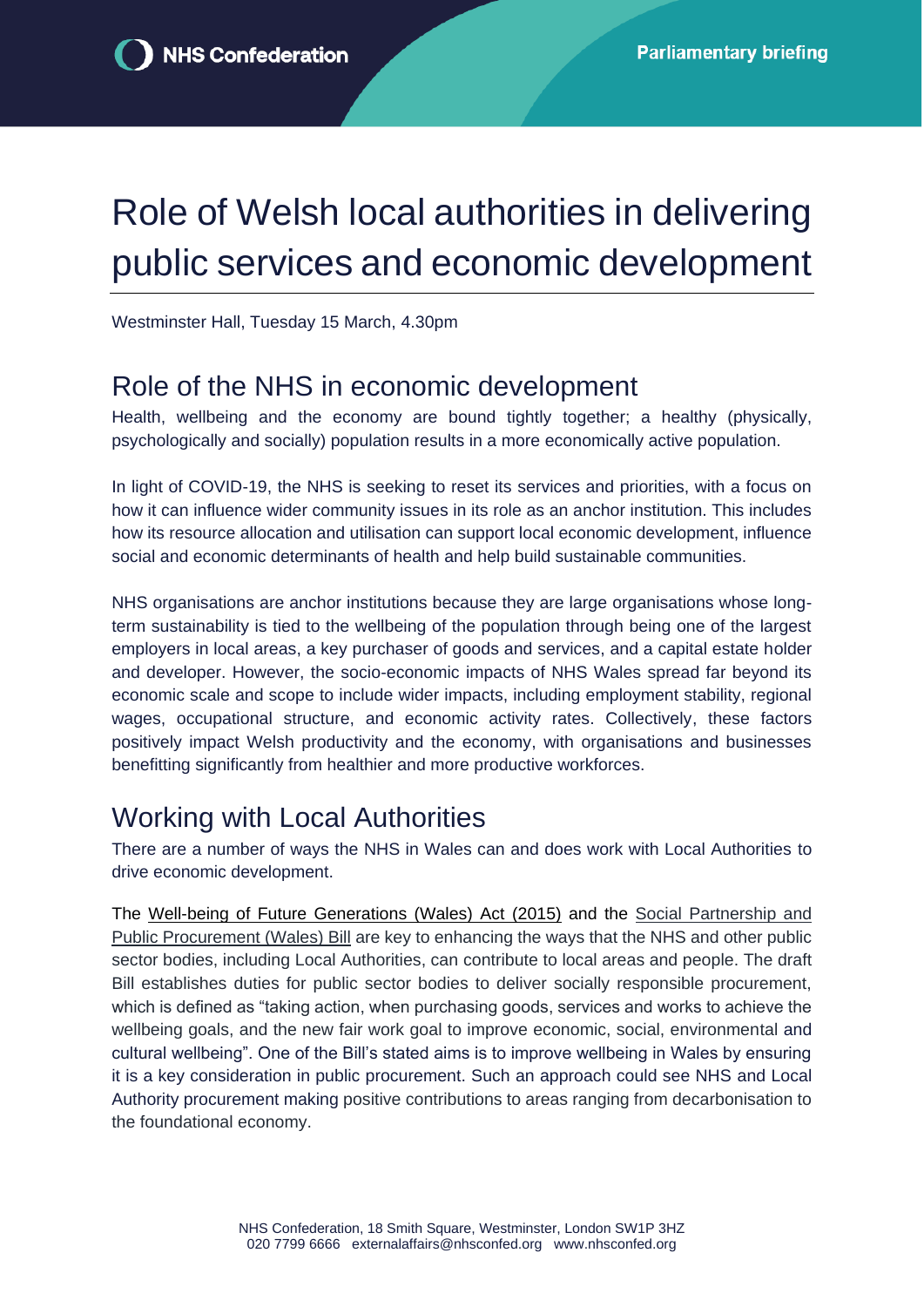A key way Local Authorities and the NHS in Wales can work together to drive economic development is through regenerating high streets. As the Welsh Government's [Transforming](https://gov.wales/support-improve-town-centres)  [Towns](https://gov.wales/support-improve-town-centres) agenda highlights, public sector organisations are the catalyst to breathe new life and purpose into local streets. The high street occupies a pivotal role in our communities. They are often a point of community focus at the heart of nearly every city, town and village, and for generations have been the place where people go to shop, meet or work.

As highlighted in the NHS Confederation briefing, [Health on the high street,](https://www.nhsconfed.org/publications/health-high-street) published in December 2020, there are immediate opportunities for the NHS to become directly involved in the high street policy agenda. These include running health services from vacant property and broadening the range of services provided within communities.

Building health into the high street has multiple benefits. It can play an important role in addressing health inequalities, offer much-needed additional capacity for health service delivery and attract more people into their local high street, while encouraging healthier lifestyles. Those who may not use high streets regularly to shop would, for example, use them to attend health services, making more vibrant community spaces. As high streets tend to be at the centre of public transport networks, this can make a wide range of health and care services more accessible to people and, importantly, increase their engagement and effectiveness. It would also reduce carbon emissions, as travel to distant hospitals could drop in the longer term. Local Authorities have a particularly important role to play in developing and embedding health on the high street principles. The NHS is well placed to work with them to assist in developing an approach that better understands the social and economic potential of health, as well as strengthening the role of communities in decision making, and ownership and use of high street spaces.

# Case study – Healthy Travel Charter (Cardiff and Vale University Health Board)

In April 2019, Cardiff and Vale University Health Board formally signed the Cardiff Healthy Travel Charter, which commits the organisation, along with several other public sector organisations in the city, to support and increase the number of staff and visitors reaching the Health Board sites by walking, cycling and public transport, and also support a shift from fossil fuel vehicles to electric vehicles. This will contribute to reduced sedentary behaviour, improve air quality and social cohesion and reduce inequalities and carbon emissions across the city. In October 2019, a similar Charter in the Vale of Glamorgan was launched, and in January 2020 leading businesses in Cardiff signed up to the Business Healthy Travel Charter, developed in conjunction with Cardiff's Business Improvement District. This work has come out of close collaboration between the Health Board and Cardiff Council, with a Consultant in Public Health Medicine seconded 1 day a week to Cardiff Council transport team to increase healthy and sustainable travel and improve air quality in the city as part of the City's Clean Air Plan. The Healthy Travel Charters are now being rolled out across Wales, with a Gwent Charter launched in 2020 and Charters under development in Swansea, and North Wales.